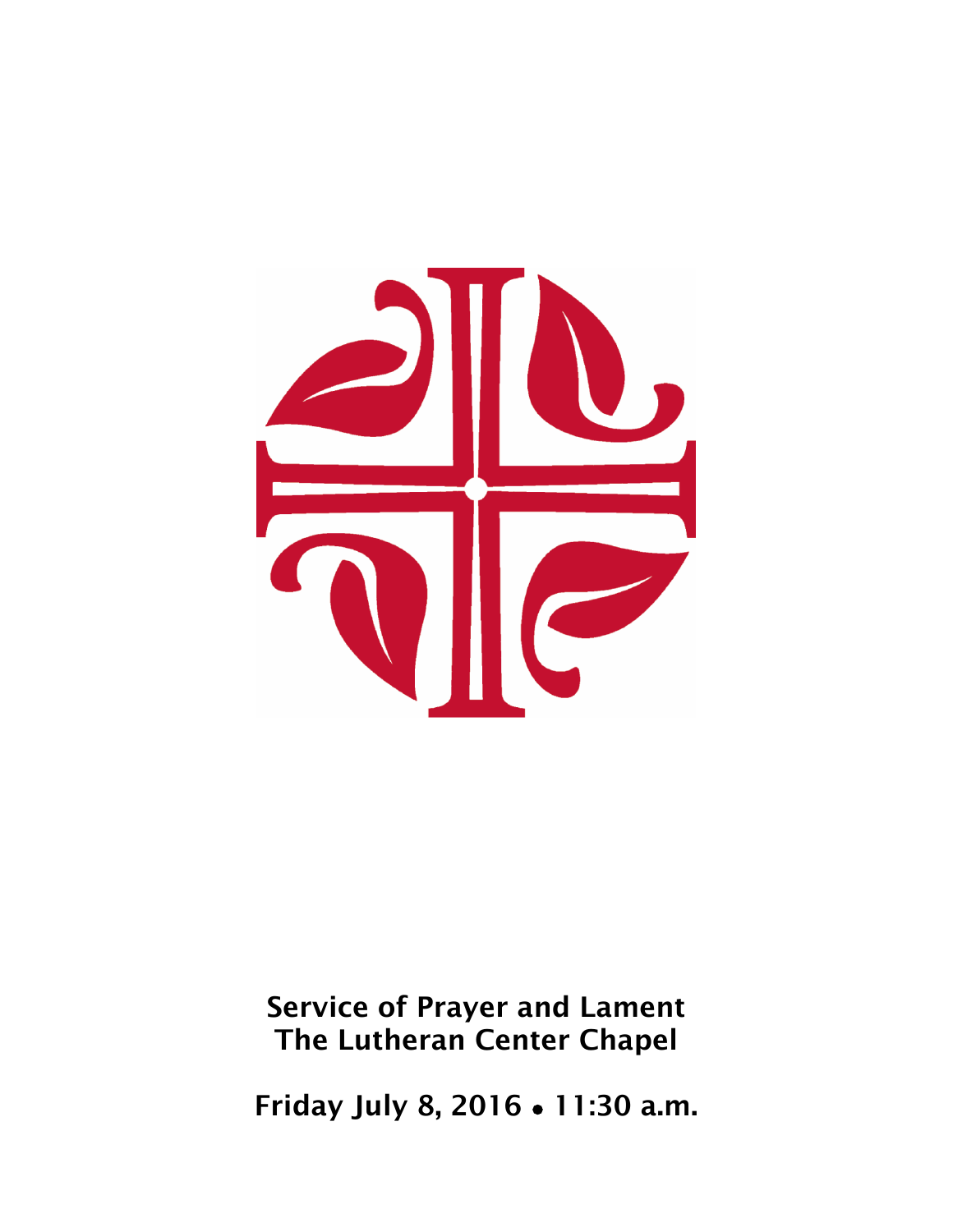# + GATHERING +

### Gathering Songs

*(As the assembly sings the gathering songs, please be invited to come forward and light a candle in memory of someone who has died from violence of any kind.)* 

Just a Closer Walk with Thee (TFF #253)

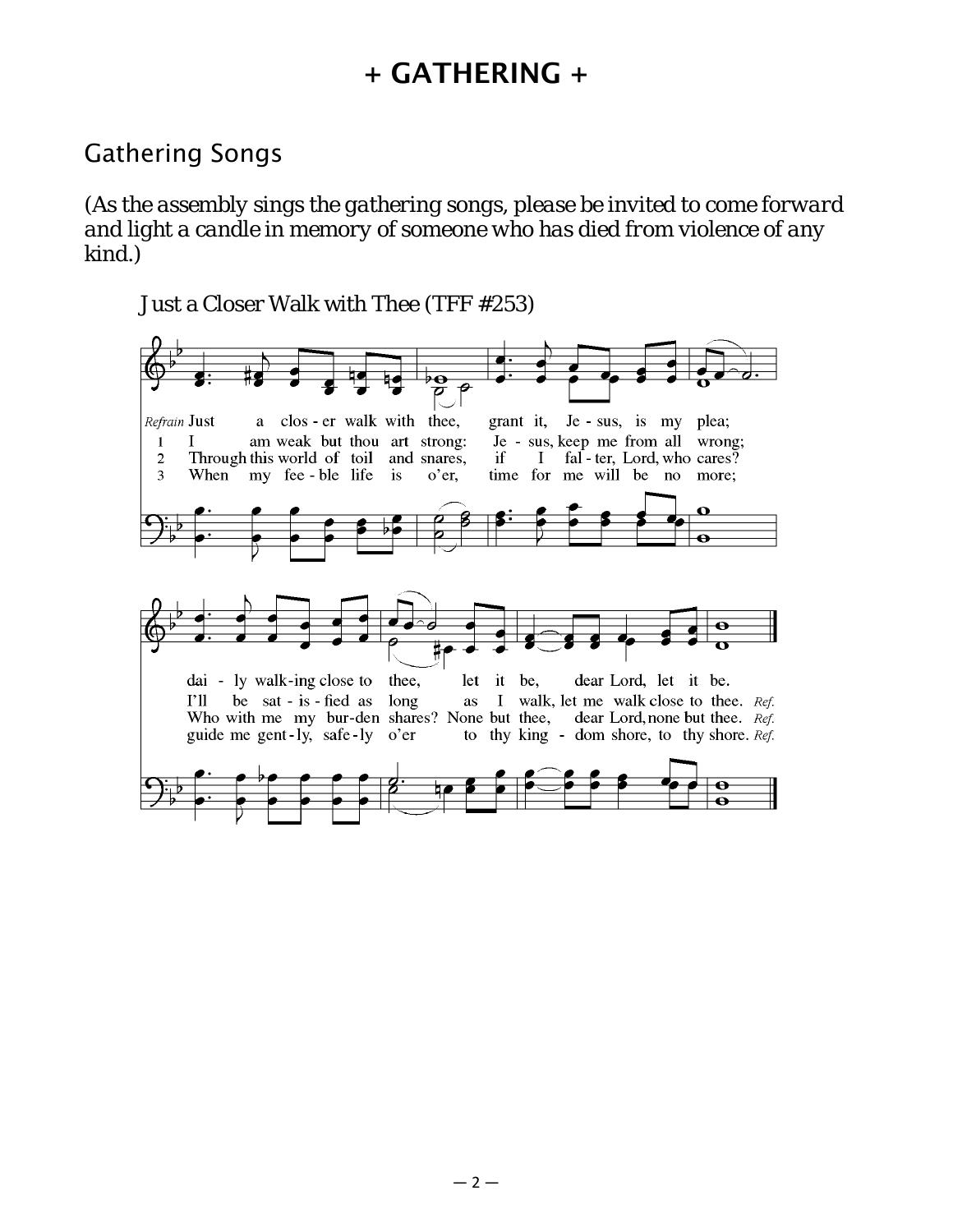Precious Lord, Take My Hand (TFF #193)

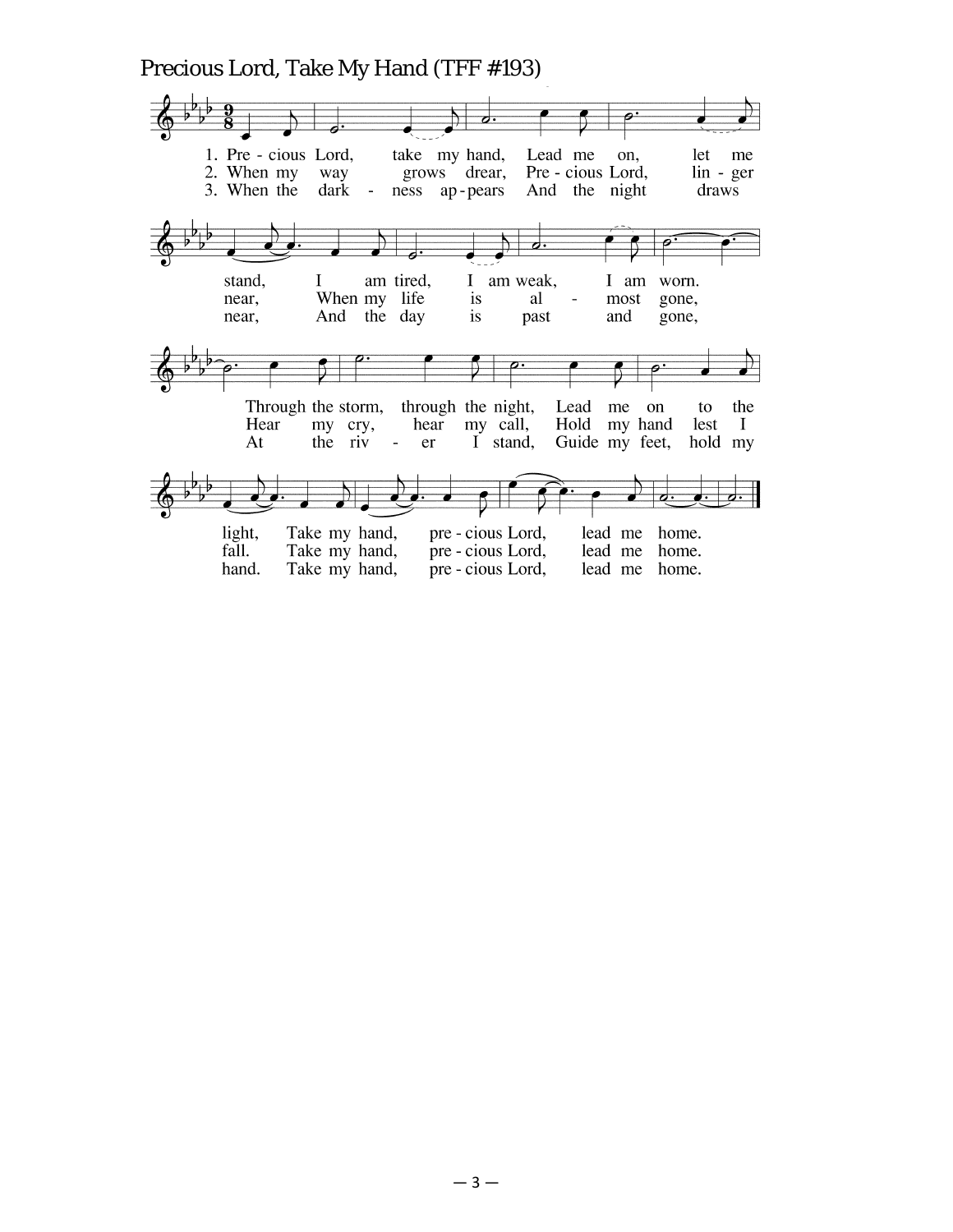My Lord, What a Morning (TFF #40) *Verse 1, sung by a soloist.* 

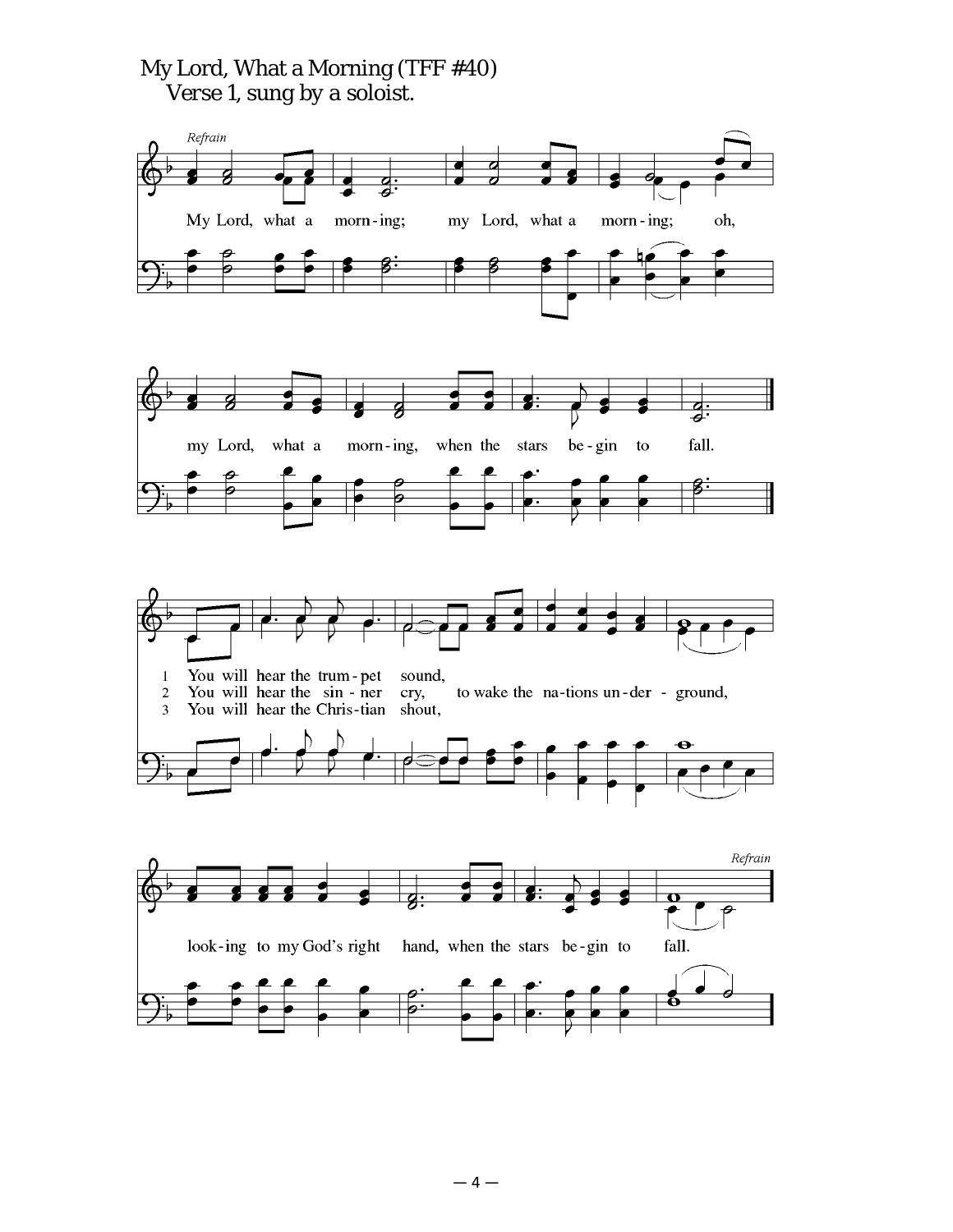*The assembly is invited to stand and face the font as they are able.* 

### Lamenting a sense of despair

With Job of old we cry out: Everywhere the innocent suffer. Our desires and efforts achieve us little. O God, are you good, yet do nothing to help us? Our answers have holes, and we fall through.

*The assembly is invited to voice public laments aloud or in silence.* 

For what do we lament?

For what do we come before God this day and cry out?

For what do we confess?

*The prayers continue.* 

 Hear us, O God:  **Hear us, O God.** 

 Show yourself, O God:  **Show yourself, O God.** 

 Give us life:  **Give us life.**

*Silence is kept.*

 Hear these words, receive their power: The majesty of God the Father undergirds all that is. The mercy of God the Son accepts our despair. The comfort of God the Spirit embraces us in communities of care.

 Thanks be to God. **Thanks be to God. Amen.**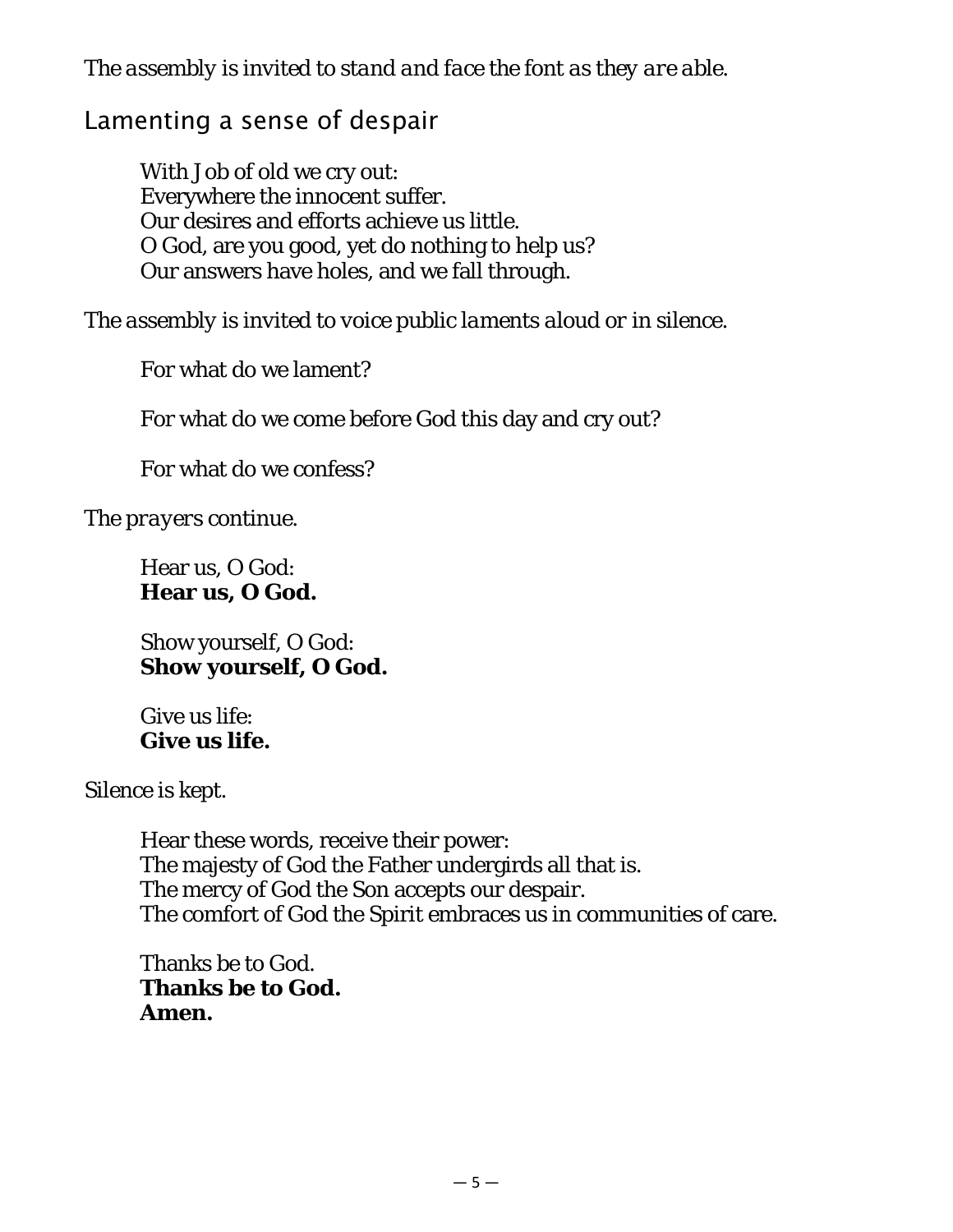### Prayer of the Day

Let us pray.

O God, where hearts are fearful and constricted, grant courage and hope. Where anxiety is infections and widening, grant peace and reassurance. Where impossibilities close every door and window, grant imagination and resistance. Where distrust twists our thinking, grant healing and illumination. Where spirits are daunted and weakened, grant soaring wings and strengthened dreams. All these things we ask in the name of Jesus Christ, our Savior and Lord. **Amen.** 

### $+$  WORD  $+$

### First Reading Isaiah 40:6-11

6A voice says, "Cry out!" And I said, "What shall I cry?" All people are grass, their constancy is like the flower of the field. 7The grass withers, the flower fades, when the breath of the LORD blows upon it; surely the people are grass. 8The grass withers, the flower fades; but the word of our God will stand forever. 9Get you up to a high mountain, O Zion, herald of good tidings; lift up your voice with strength, O Jerusalem, herald of good tidings, lift it up, do not fear; say to the cities of Judah, "Here is your God!" 10See, the Lord GOD comes with might, and his arm rules for him; his reward is with him, and his recompense before him. 11He will feed his flock like a shepherd; he will gather the lambs in his arms, and carry them in his bosom, and gently lead the mother sheep.

 Word of God. Word of Life.  **Thanks be to God.**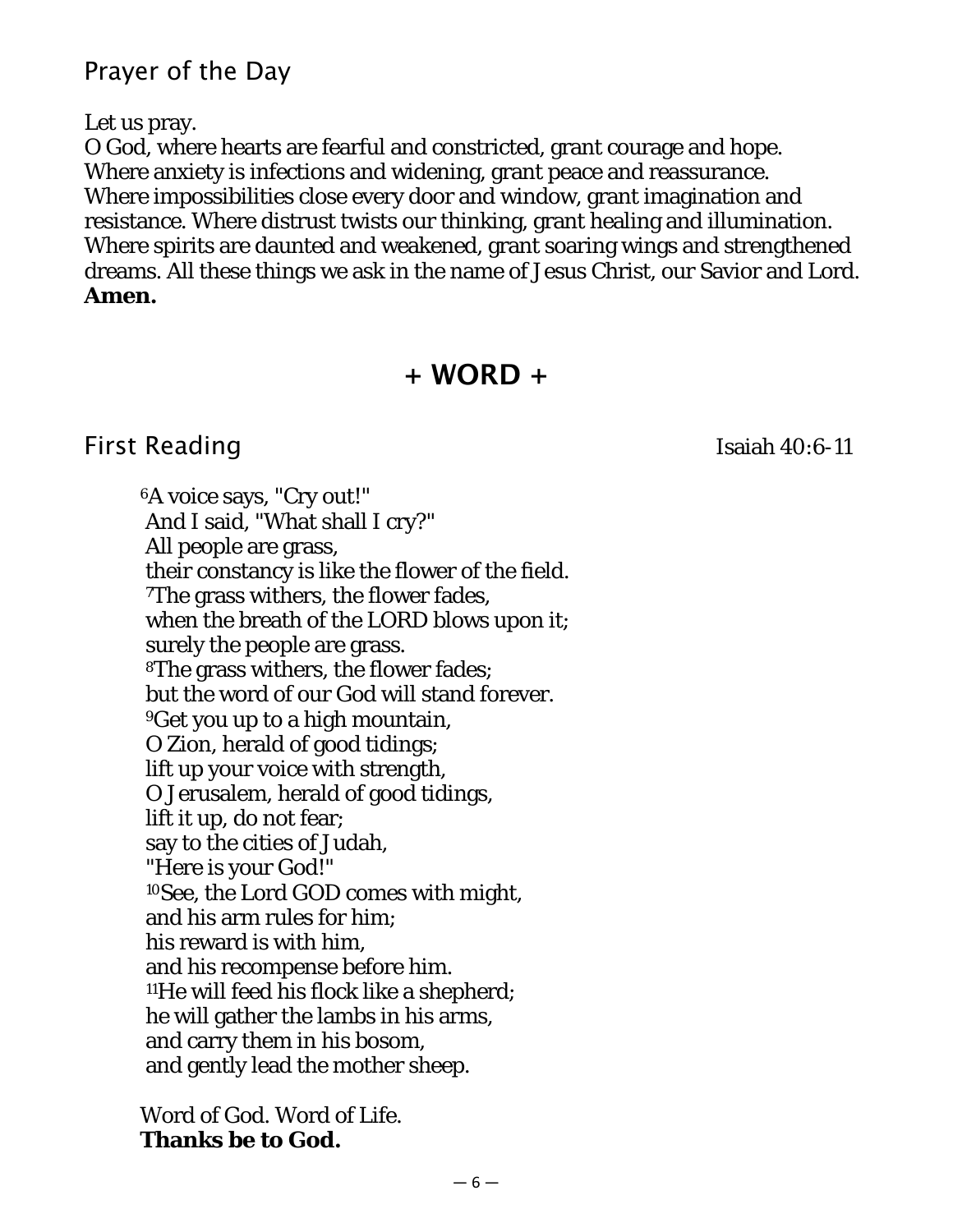### Psalm 13

1How long, O LORD? Will you forget me forever? How long will you hide your face from me? 2How long must I bear pain in my soul, and have sorrow in my heart all day long? How long shall my enemy be exalted over me? 3Consider and answer me, O LORD my God! Give light to my eyes, or I will sleep the sleep of death, 4and my enemy will say, "I have prevailed"; my foes will rejoice because I am shaken. <sup>5</sup>But I trusted in your steadfast love; my heart shall rejoice in your salvation. 6I will sing to the LORD, because he has dealt bountifully with me.

 Word of God. Word of Life.  **Thanks be to God.** 

#### Second Reading Ephesians 4:25–5:2

25So then, putting away falsehood, let all of us speak the truth to our neighbors, for we are members of one another. 26Be angry but do not sin; do not let the sun go down on your anger, 27and do not make room for the devil. 28Thieves must give up stealing; rather let them labor and work honestly with their own hands, so as to have something to share with the needy. 29Let no evil talk come out of your mouths, but only what is useful for building up, as there is need, so that your words may give grace to those who hear. 30And do not grieve the Holy Spirit of God, with which you were marked with a seal for the day of redemption. 31Put away from you all bitterness and wrath and anger and wrangling and slander, together with all malice, 32and be kind to one another, tenderhearted, forgiving one another, as God in Christ has forgiven you.

<sup>1</sup>Therefore be imitators of God, as beloved children, <sup>2</sup>and live in love, as Christ loved us and gave himself up for us, a fragrant offering and sacrifice to God.

 Word of God. Word of Life.  **Thanks be to God.**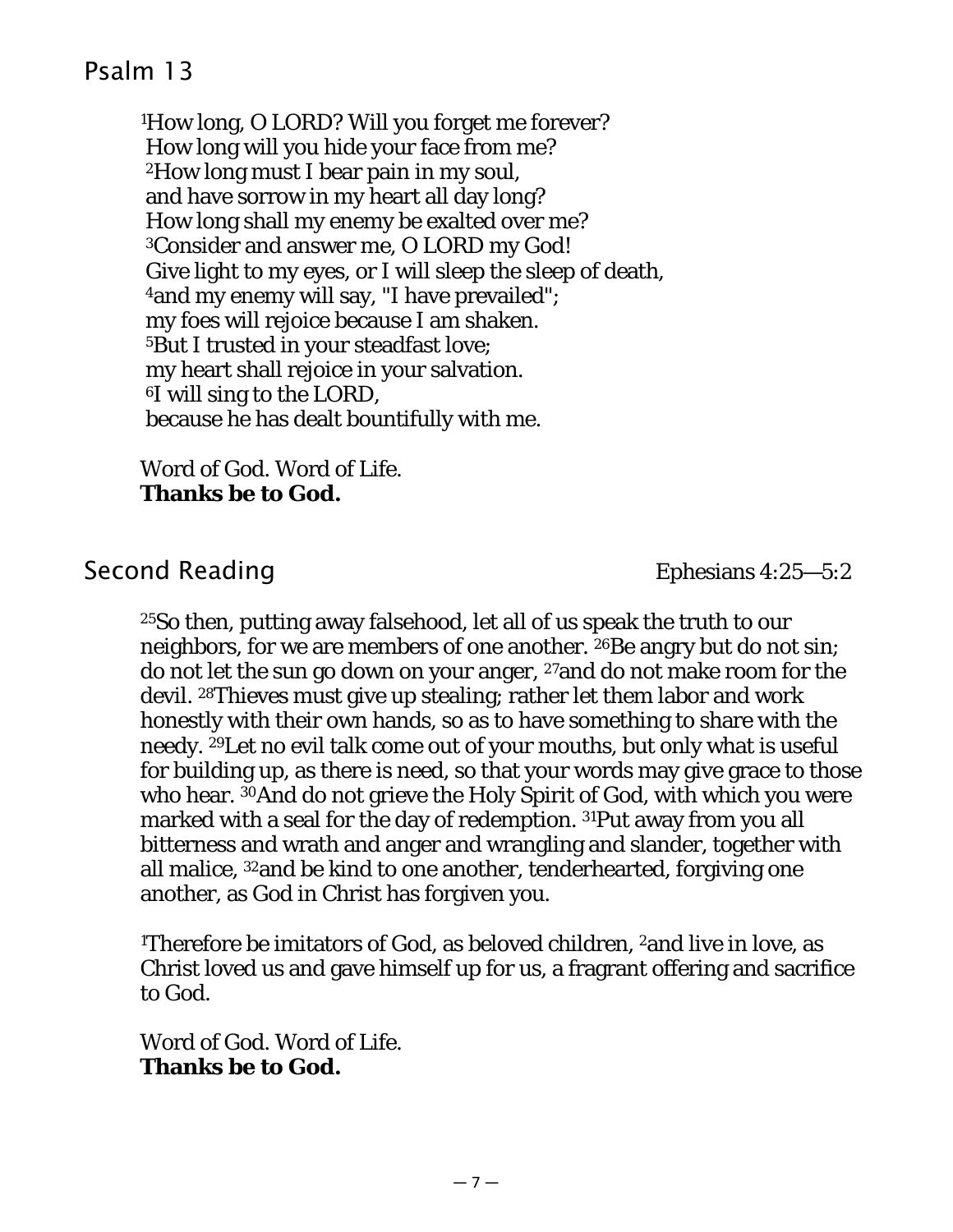#### The holy gospel according to Matthew.  **Glory to you, O Lord.**

1When Jesus saw the crowds, he went up the mountain; and after he sat down, his disciples came to him. 2Then he began to speak, and taught them, saying:

<sup>3"</sup>Blessed are the poor in spirit, for theirs is the kingdom of heaven.

- 4"Blessed are those who mourn, for they will be comforted.
- 5"Blessed are the meek, for they will inherit the earth.
- 6"Blessed are those who hunger and thirst for righteousness, for they will be filled.
- 7"Blessed are the merciful, for they will receive mercy.
- 8"Blessed are the pure in heart, for they will see God.
- 9"Blessed are the peacemakers, for they will be called children of God.
- 10"Blessed are those who are persecuted for righteousness' sake, for theirs is the kingdom of heaven.

11"Blessed are you when people revile you and persecute you and utter all kinds of evil against you falsely on my account

12Rejoice and be glad, for your reward is great in heaven, for in the same way they persecuted the prophets who were before you.

 The gospel of the Lord.  **Praise to you, O Christ.** 

## Meditation

*Silence follows and is marked by the ringing of a bell.*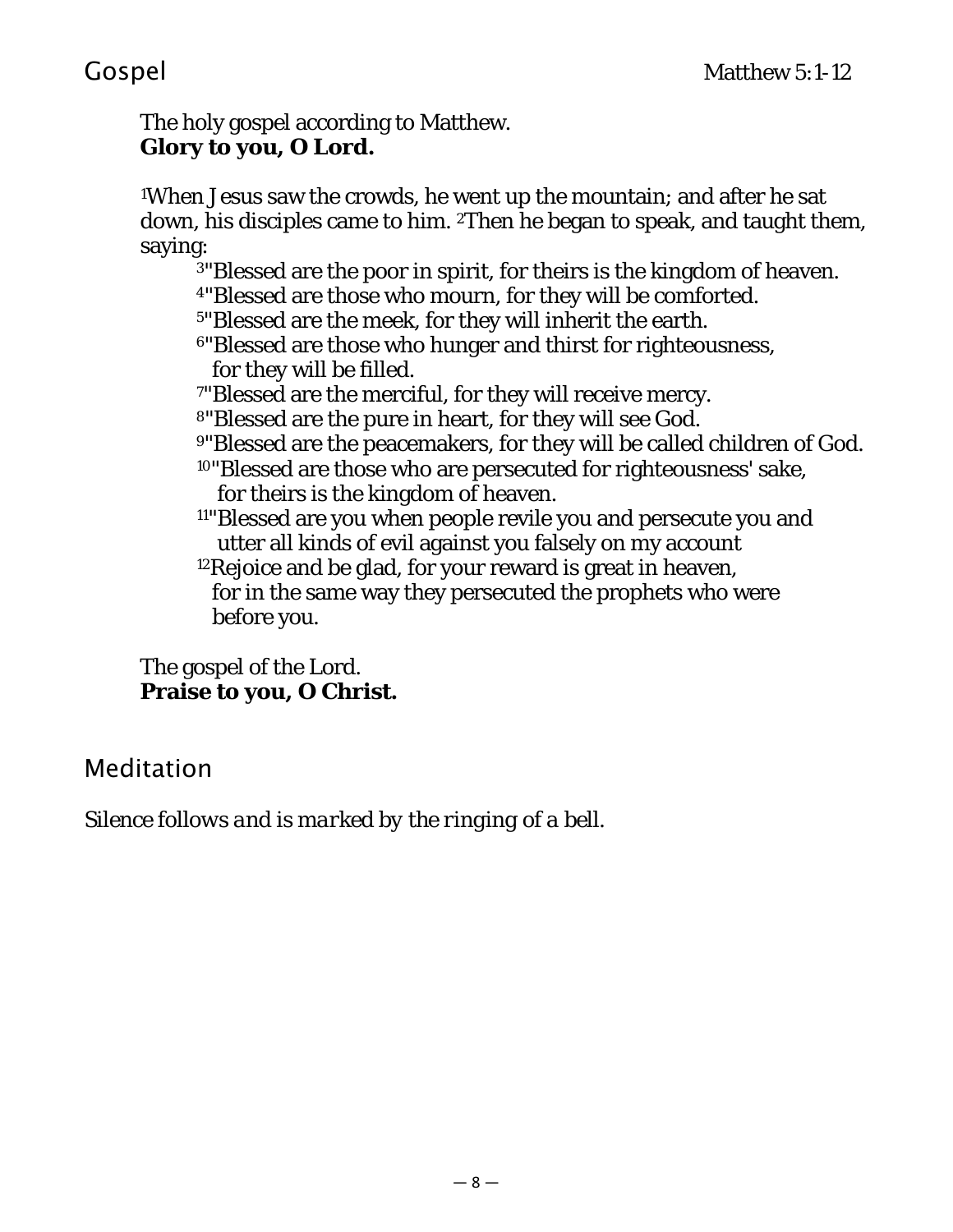#### Hymn

The assembly stands and joins in singing.

#### There is a Balm in Gilead (TFF #185)

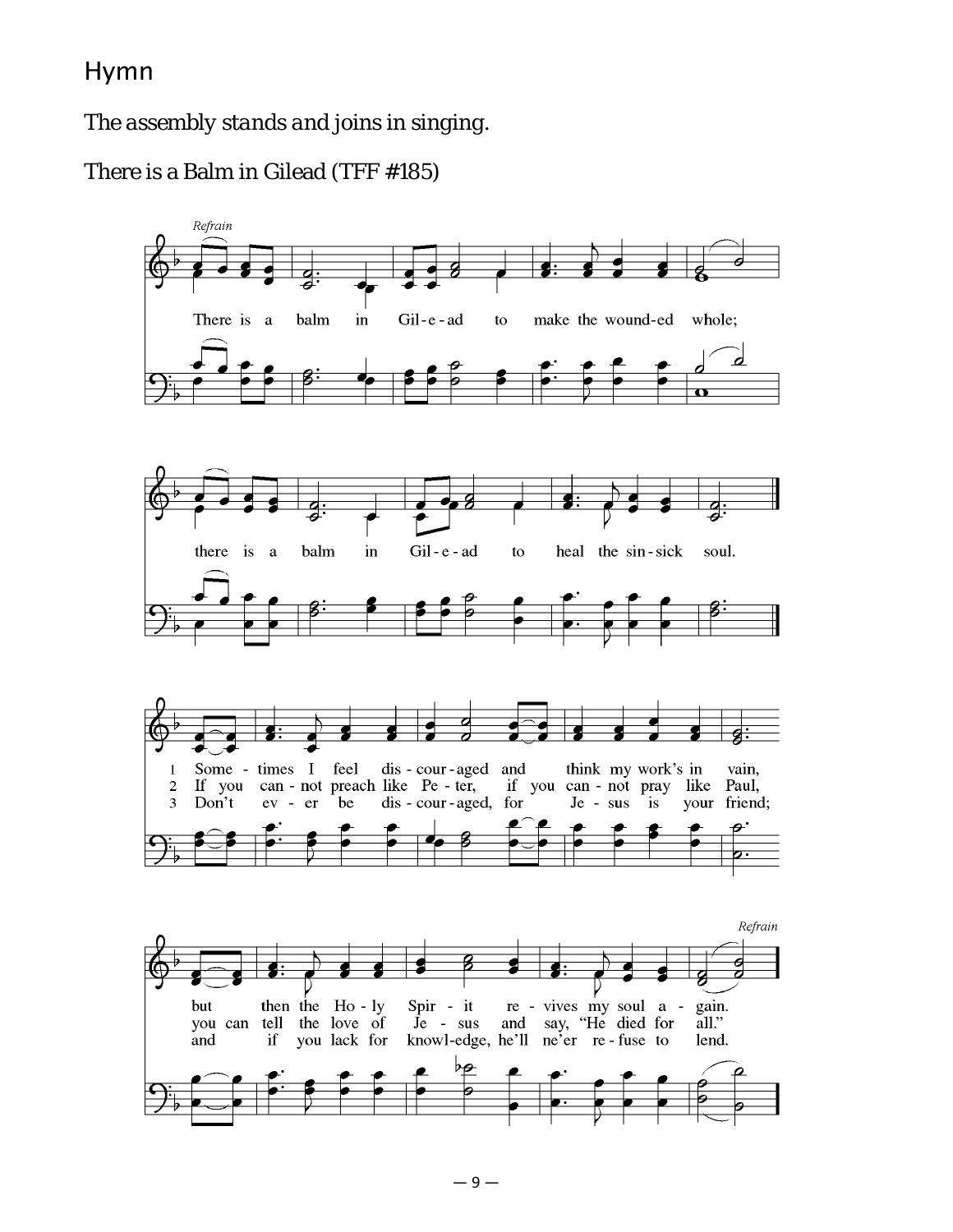#### Prayers of Intercession *The assembly begins prayer by singing:*



*Each petition ends with:* Listen Lord.

 *The assembly responds, singing "Lord, listen to your children praying.* 

### Lord's Prayer

Lord, remember us in your kingdom and let us pray as you taught:

# + SENDING +

### Blessing

 May God give you grace never to sell yourself short, grace to risk something big for something good, and grace to remember that the world is too dangerous for anything but truth and too small for anything but love. In the name of the Father, and +the Son, and the Holy Spirit. **Amen.**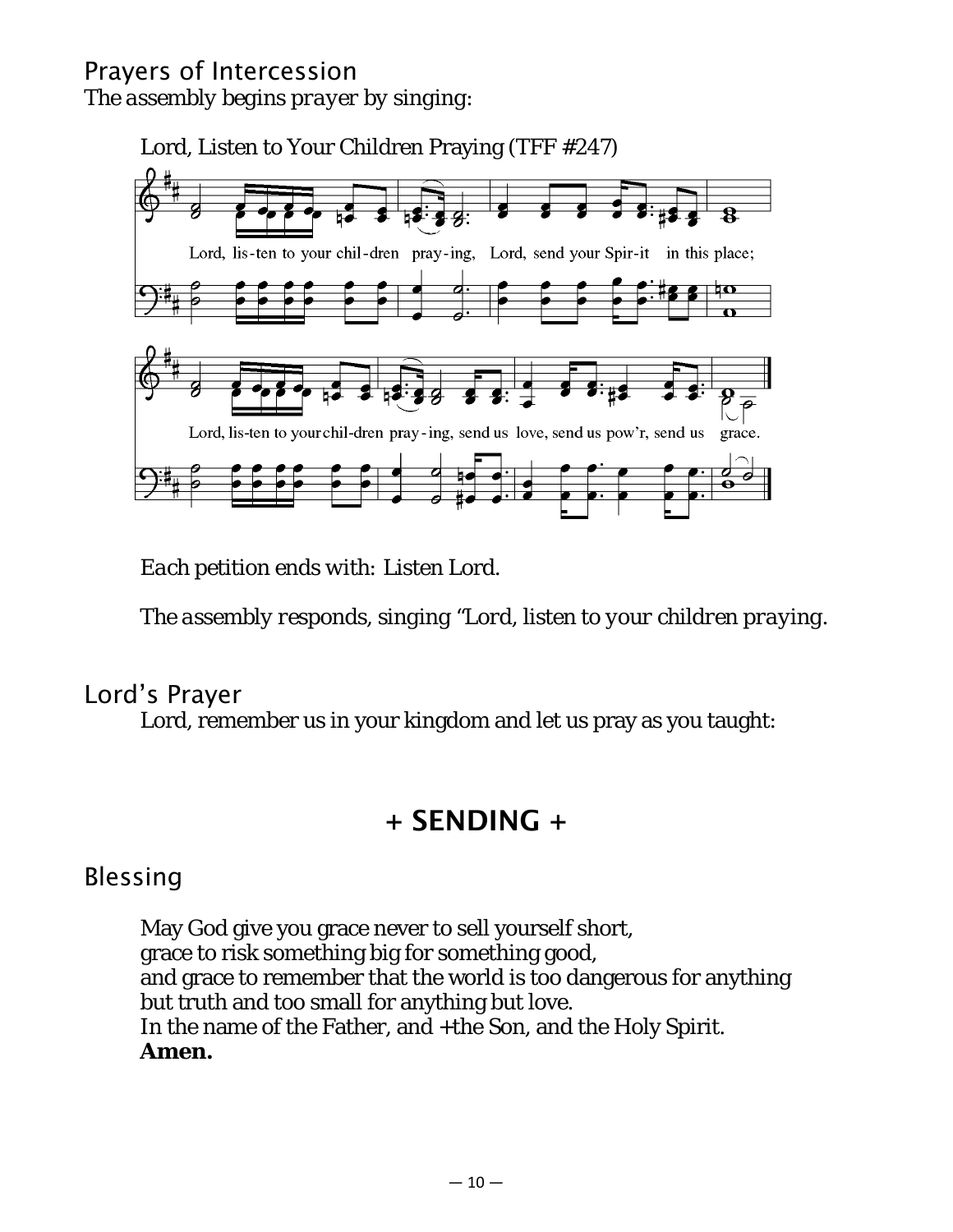### **Sending Song**

#### Why Should I Feel Discouraged/*His Eye Is on the Sparrow* (TFF #252)